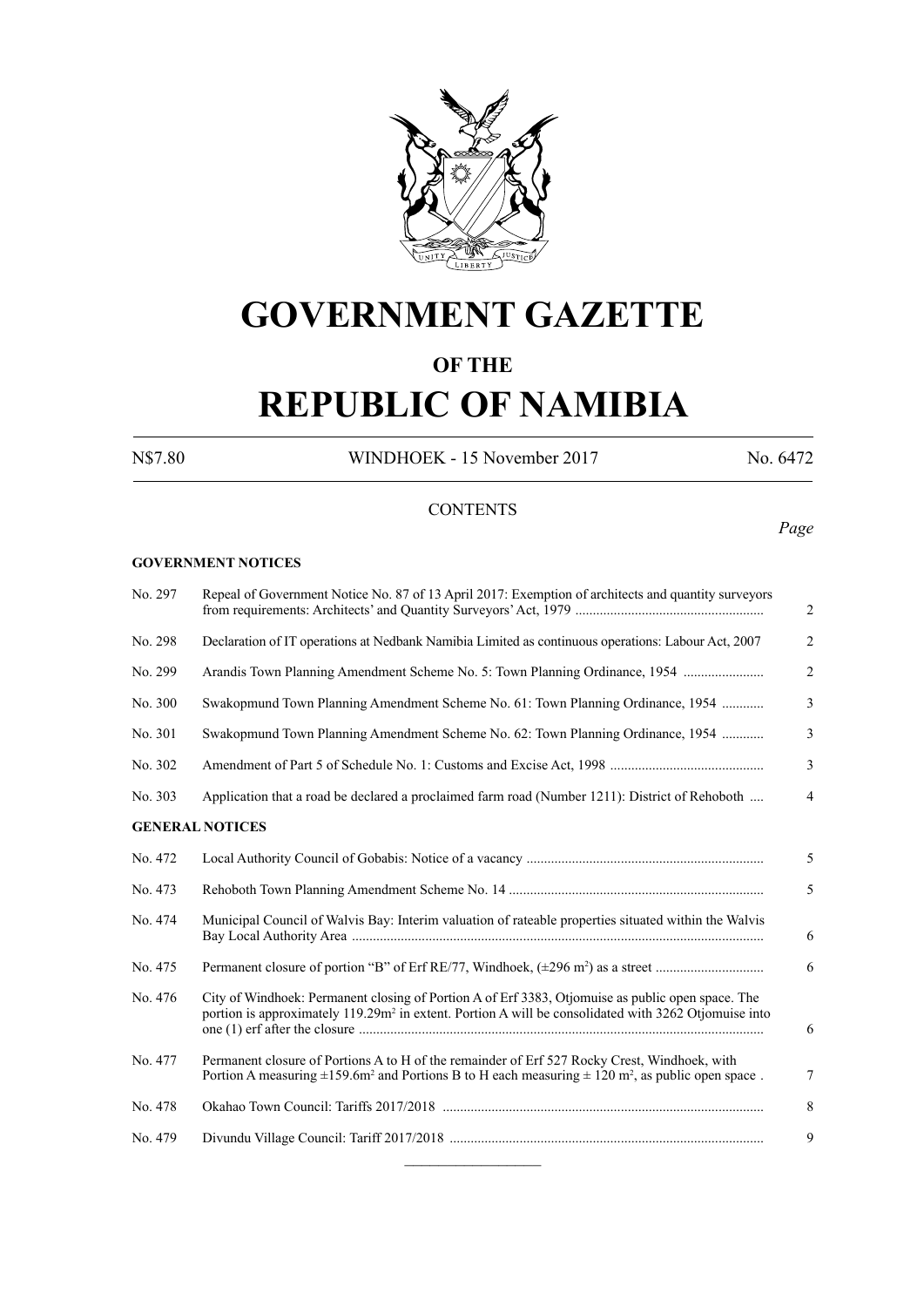## **Government Notices**

#### **MINISTRY OF WORKS AND TRANSPORT**

#### No. 297 2017

#### REPEAL OF GOVERNMENT NOTICE NO. 87 OF 13 APRIL 2017: EXEMPTION OF ARCHITECTS AND QUANTITY SURVEYORS FROM REQUIREMENTS: ARCHITECTS' AND QUANTITY SURVEYORS' ACT, 1979

In terms of section 23(2) of the Architects' and Quantity Surveyors' Act, 1979 (Act No. 13 of 1979), I repeal the notice of exemption of architects and quantity surveyors from requirements published Government Notice No. 87 of 13 April 2017.

 $\overline{\phantom{a}}$  , where  $\overline{\phantom{a}}$ 

**MINISTRY OF LABOUR, INDUSTRIAL RELATIONS AND EMPLOYMENT CREATION**

#### **A.G. !NARUSEB MINISTER OF WORKS AND TRANSPORT Windhoek, 19 October 2017**

No. 298 2017

DECLARATION OF IT OPERATIONS AT NEDBANK NAMIBIA LIMITED AS CONTINUOUS OPERATIONS: LABOUR ACT, 2007

Under section 15(1) and (2) of the Labour Act, 2007 (Act No. 11 of 2007), I declare the IT operations at Nedbank Namibia Limited to be continuous operations and permit the working of continuous shifts in respect of those operations with effect from 29 June 2017 to 28 June 2020.

#### **e. nghimtina MINISTER OF LABOUR, INDUSTRIAL RELATIONS AND EMPLOYMENT CREATION** Windhoek, 19 October 2017

#### **MINISTRY OF URBAN AND RURAL DEVELOPMENT**

 $\overline{\phantom{a}}$  , where  $\overline{\phantom{a}}$ 

No. 299 2017

#### ARANDIS TOWN PLANNING AMENDMENT SCHEME NO. 5: TOWN PLANNING ORDINANCE, 1954

In terms of subsection (2) of section 26 of the Town Planning Ordinance, 1954 (Ordinance No. 18 of 1954) I give notice that I have under subsection (1) of that section, read with section 27(1) of that Ordinance, approved the Arandis Town Planning Amendment Scheme No. 3 of the Town Council of Arandis.

 $\frac{1}{2}$ 

**S. Shaningwa Minister of Urban and Rural Development** Windhoek, 25 October 2017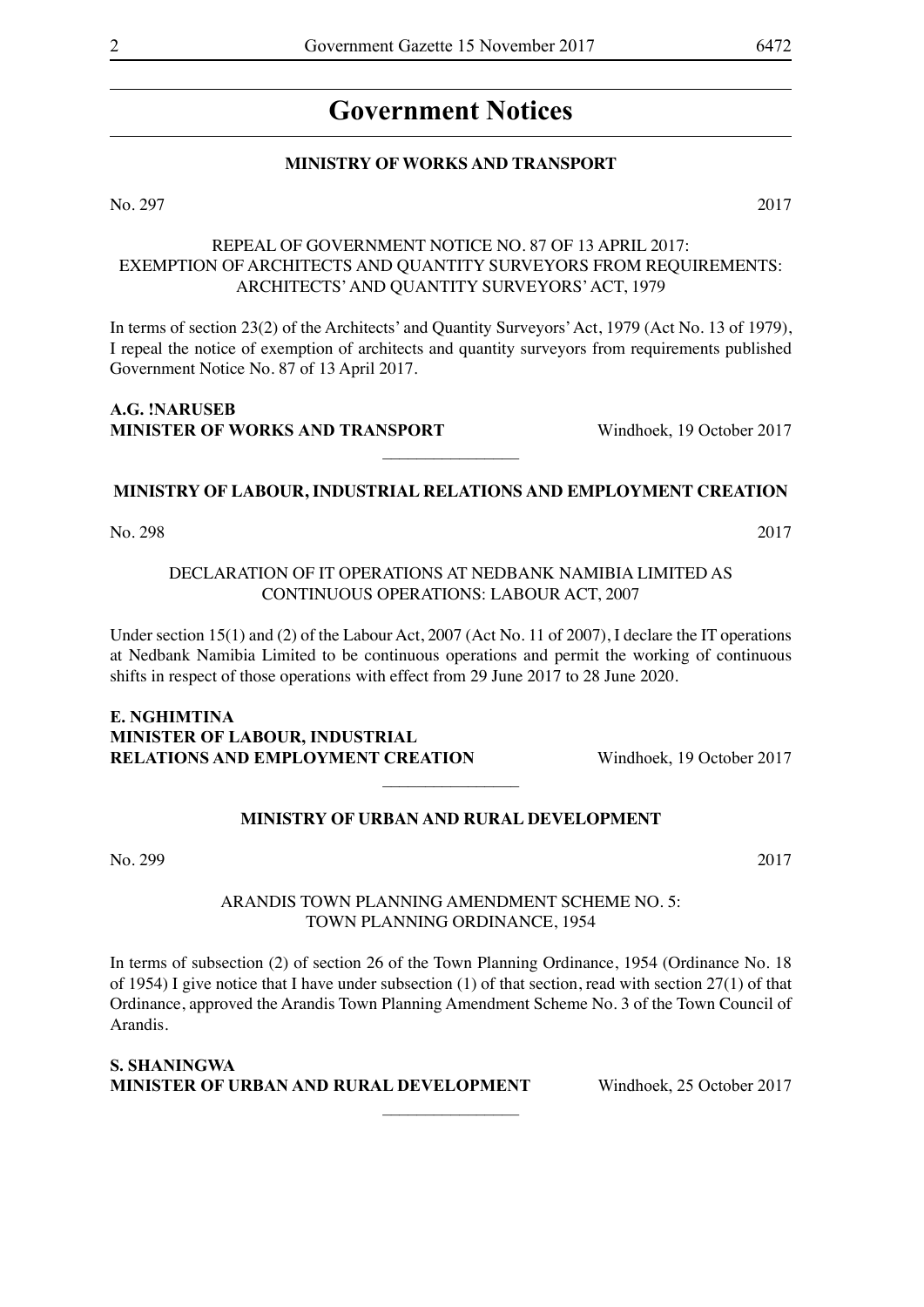#### **MINISTRY OF URBAN AND RURAL DEVELOPMENT**

No. 300 2017

#### SWAKOPMUND TOWN PLANNING AMENDMENT SCHEME NO. 61: TOWN PLANNING ORDINANCE, 1954

In term of subsection (2) of section 26 of the Town Planning Ordinance, 1954 (Ordinance No. 18 of 1954), I give notice that I have under subsection (1) of that section read with section 27(1) of that Ordinance, approved the Swakopmund Town Planning Amendment Scheme No. 61 of the Municipality of Swakopmund.

#### **S. Shaningwa Minister of Urban and Rural Development** Windhoek, 25 October 2017

#### **MINISTRY OF URBAN AND RURAL DEVELOPMENT**

 $\overline{\phantom{a}}$  , where  $\overline{\phantom{a}}$ 

No. 301 2017

#### SWAKOPMUND TOWN PLANNING AMENDMENT SCHEME NO. 62: TOWN PLANNING ORDINANCE, 1954

In terms of subsection (2) of section 26 of the Town Planning Ordinance, 1954 (Ordinance No. 18 of 1954), I give notice that I have under subsection (1) of that section read with section 27(1) of that Ordinance, approved the Swakopmund Town Planning Amendment Scheme No. 62 of the Municipality of Swakopmund.

#### **S. Shaningwa Minister of Urban and Rural Development** Windhoek, 25 October 2017

#### **MINISTRY OF FINANCE**

 $\frac{1}{2}$ 

No. 302 2017

#### AMENDMENT OF PART 5 OF SCHEDULE NO. 1: CUSTOMS AND EXCISE ACT, 1998

In terms of Section 13 of the Interpretation of Laws (Proclamation No. 37 of 1920) read with section 65(1) of the Customs and Excise Act, 1998 (Act No 20 of 1998), I -

- (a) substitute the rates of fuel levy in Part 5 of Schedule 1 of that Act regarding those goods indicated to the extent set out in the Schedule; and
- (b) determine that the new rates of fuel levy come into effect on the date of tabling of the relevant taxation proposal in the National Assembly.

**C. Schlettwein MINISTER OF FINANCE** Windhoek, 27 October 2017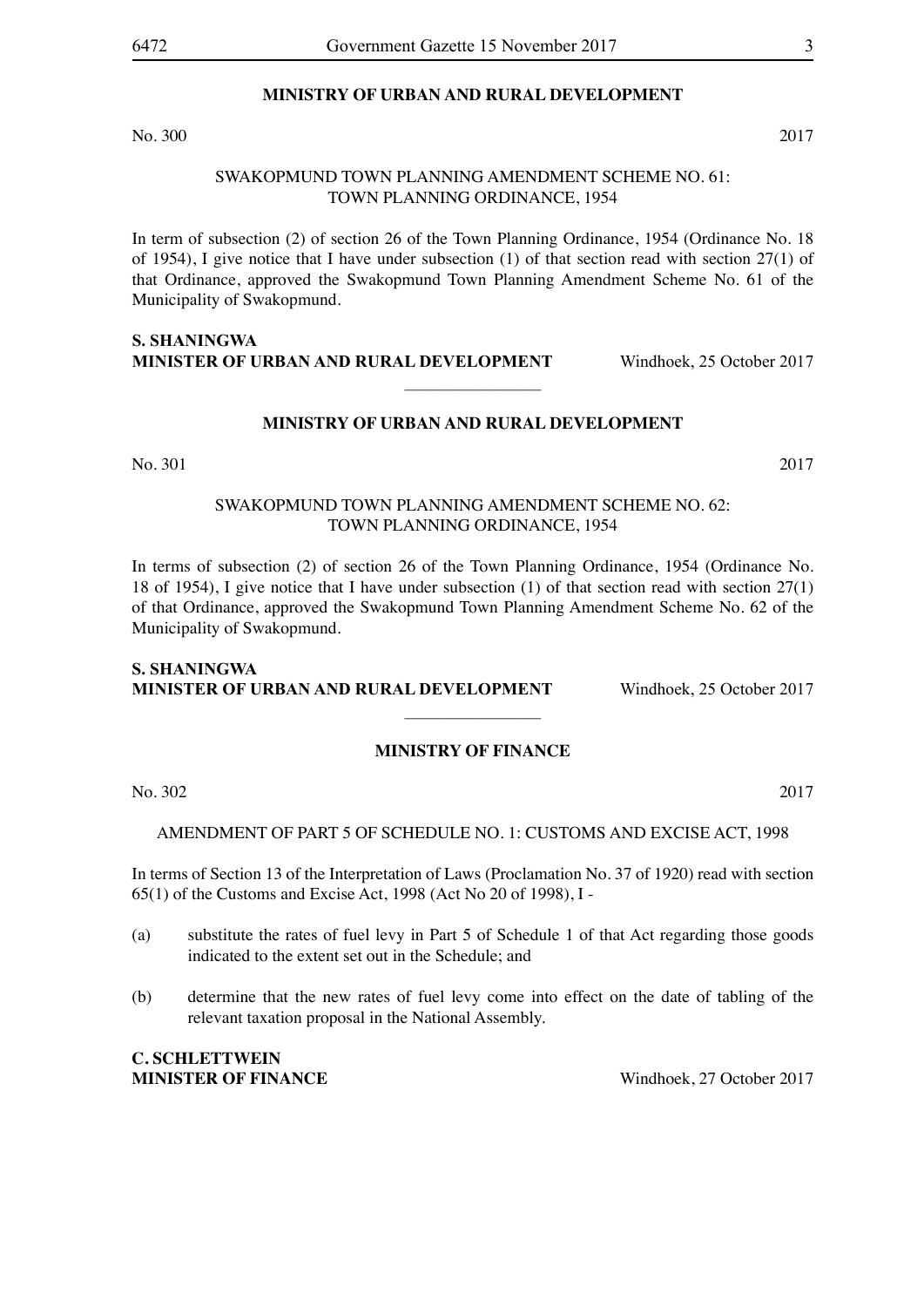#### **SCHEDULE**

#### PART 5

| <b>Fuel Levy</b><br><b>Item</b> | <b>Tariff heading</b> | <b>Description</b>                                                                                                                                                                                                                                                                                                | <b>Rate of Fuel</b><br>Levy |
|---------------------------------|-----------------------|-------------------------------------------------------------------------------------------------------------------------------------------------------------------------------------------------------------------------------------------------------------------------------------------------------------------|-----------------------------|
| 195.00                          |                       | MINERAL PRODUCTS                                                                                                                                                                                                                                                                                                  |                             |
| 195.10                          | 27.10                 | Petroleum oils and oils obtained from bituminous<br>minerals (excluding crude), preparations not elsewhere<br>specified or included, containing by mass 70 per<br>cent or more of petroleum oils or of oils obtained<br>from bituminous minerals, these oils being the basic<br>constituents of the preparations: |                             |
|                                 | 2710.12.02            | Petrol                                                                                                                                                                                                                                                                                                            | $40c/l$ i                   |
|                                 | 2710.12.26            | Illuminating kerosene                                                                                                                                                                                                                                                                                             | 70c/li                      |
|                                 | 2710.12.30            | Distillate fuel                                                                                                                                                                                                                                                                                                   | $40c/l$ i                   |
|                                 | 2710.12.39            | Specified aliphatic hydrocarbons solvents                                                                                                                                                                                                                                                                         | 70c/li                      |
| 195.20                          | 3826.00               | Biodiesel and mixture thereof, not containing or<br>containing less than 70 per cent by mass of petroleum<br>oils or oils obtained from bituminous minerals:                                                                                                                                                      |                             |
| 195.20.01                       | 3826.00.10            | Biodiesel -<br>intended, advertised, marketed or disposed of,<br>(i)<br>for use as a liquid fuel substitute for petroleum<br>based distillate fuels; or<br>used for blending with petroleum fuels.<br>(ii)                                                                                                        | 40c/l                       |
|                                 | 3826.00.90            | Other biodiesel not classifiable in tariff heading<br>3826.00.10                                                                                                                                                                                                                                                  | 70c/l                       |

#### **MINISTRY OF WORKS AND TRANSPORT**

 $\frac{1}{2}$ 

No. 303 2017

#### APPLICATION THAT A ROAD BE DECLARED A PROCLAIMED FARM ROAD (NUMBER 1211): DISTRICT OF REHOBOTH

In terms of section 16(3) of the Roads Ordinance, 1972 (Ordinance 17 of 1972), it is hereby made known that application has been made to the Chairperson of the Roads Board of Hardap East that the road described in the Schedule and shown on sketch-map P2371 by the symbols A-B, be declared a proclaimed farm road (number 1211).

A copy of this notice and the said sketch-map of the area concerned on which the road to which the application refers and other proclaimed, minor and private roads in that area are shown, shall for the full period of thirty days, mentioned below, lie open to inspection at the offices of the Roads Authority, Windhoek and the Chief Engineering Technician of the Roads Authority, Windhoek, during normal office hours.

Every person having any objection to the above-mentioned application is hereby commanded to lodge his or her objection in writing, with the grounds upon which it is based clearly and specifically therein stated, with the Liaison Officer: Roads Board, Private Bag 12030, Ausspannplatz, within a period of thirty days from the date of publication of this notice.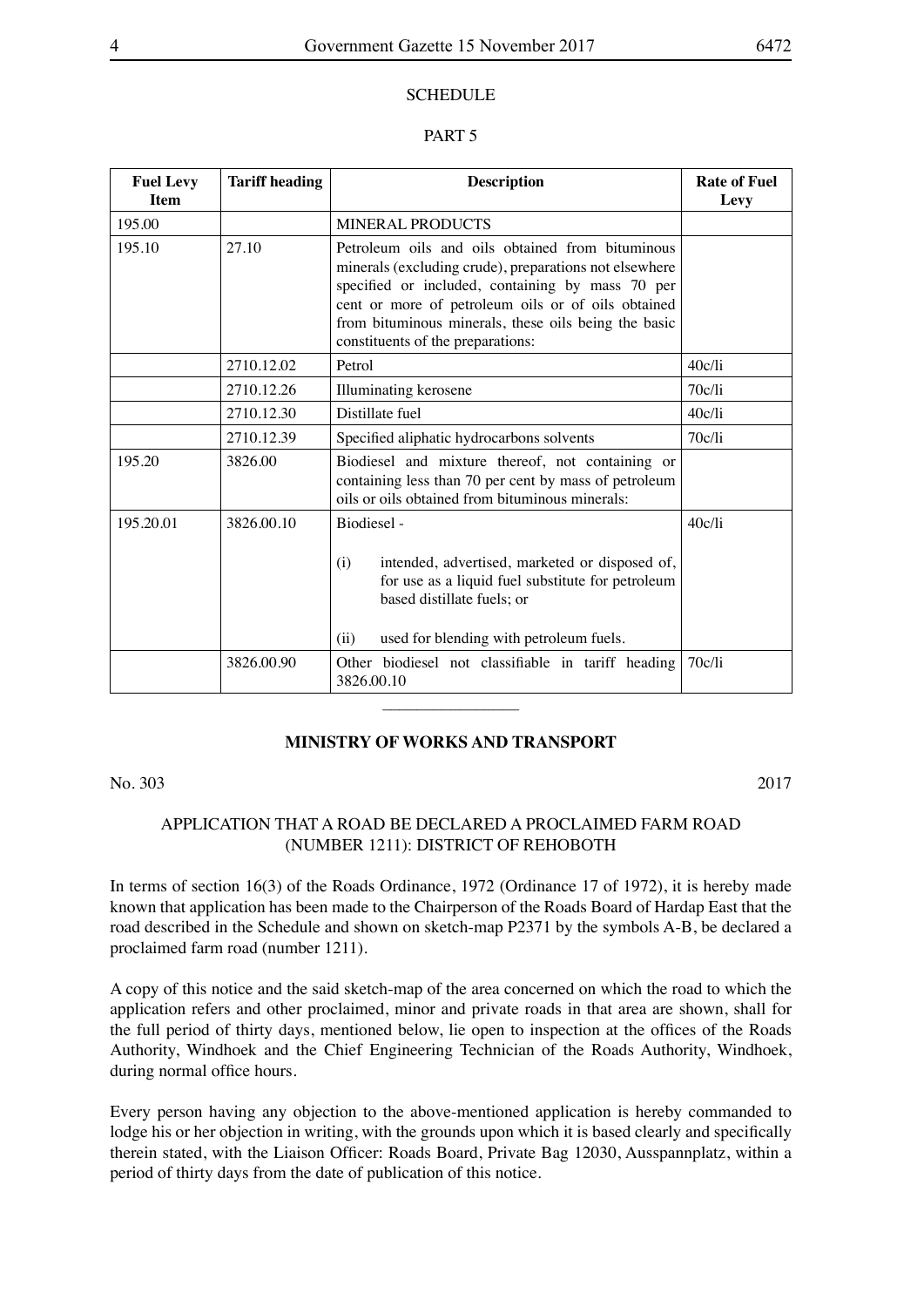#### **SCHEDULE**

From a point (A on sketch-map P2371) at the junction with trunk road  $1/4$  on the farm Oas 443 generally north-eastwards across the said farm to a point (B on sketch-map P2371) on the common boundary of the said farm and the Railway Reserve.

 $\overline{\phantom{a}}$  , where  $\overline{\phantom{a}}$ 

# **General Notices**

#### **LOCAL AUTHORITY COUNCIL OF GOBABIS**

No. 472 2017

#### NOTICE OF A VACANCY

Notice is hereby given in terms of section 13(3) of the Local Authorities Act, 1992 (Act No. 23 of 1992) as amended that a vacancy has occurred within the Gobabis Municipality with effect from 8 June 2017.

Henceforth, the SWAPO Party is hereby requested to, in terms of section 13(4)(a) of the said Act, nominate any member on the election list compiled in respect of the previous election of the Local Authority Council.

#### **F. M. SHIMAKELENI ACTING CHIEF EXECUTIVE OFFICER**

No. 473 2017

#### REHOBOTH TOWN PLANNING AMENDMENT SCHEME NO. 14

 $\frac{1}{2}$ 

Notice is hereby given in terms of Section 23 of the Town Planning Ordinance 1954, (Ordinance 18 of 1954), as amended, that the Rehoboth Town Planning Amendment Scheme No. 14, has been submitted to the Minister of Urban and Rural Development for approval.

Copies of the Rehoboth Town Planning Amendment Scheme No. 14 and the maps, plans, documents and other relevant matters are lying for inspection during office hours at the Rehoboth Town Council and also at the Namibia Planning Advisory Board (NAMPAB), Ministry of Urban and Rural Development, 2nd Floor, Room 234, GRN Office Park, Windhoek.

Any person who wishes to object to the approval of the Town Planning Scheme, should lodge objections in writing to the Secretary, Namibia Planning Advisory Board (NAMPAB), Private Bag 13289, Windhoek on or before 22 December 2017.

 $\frac{1}{2}$ 

**D. D. BEUKES CHAIRMAN NAMIBIA PLANNING ADVISORY BOARD**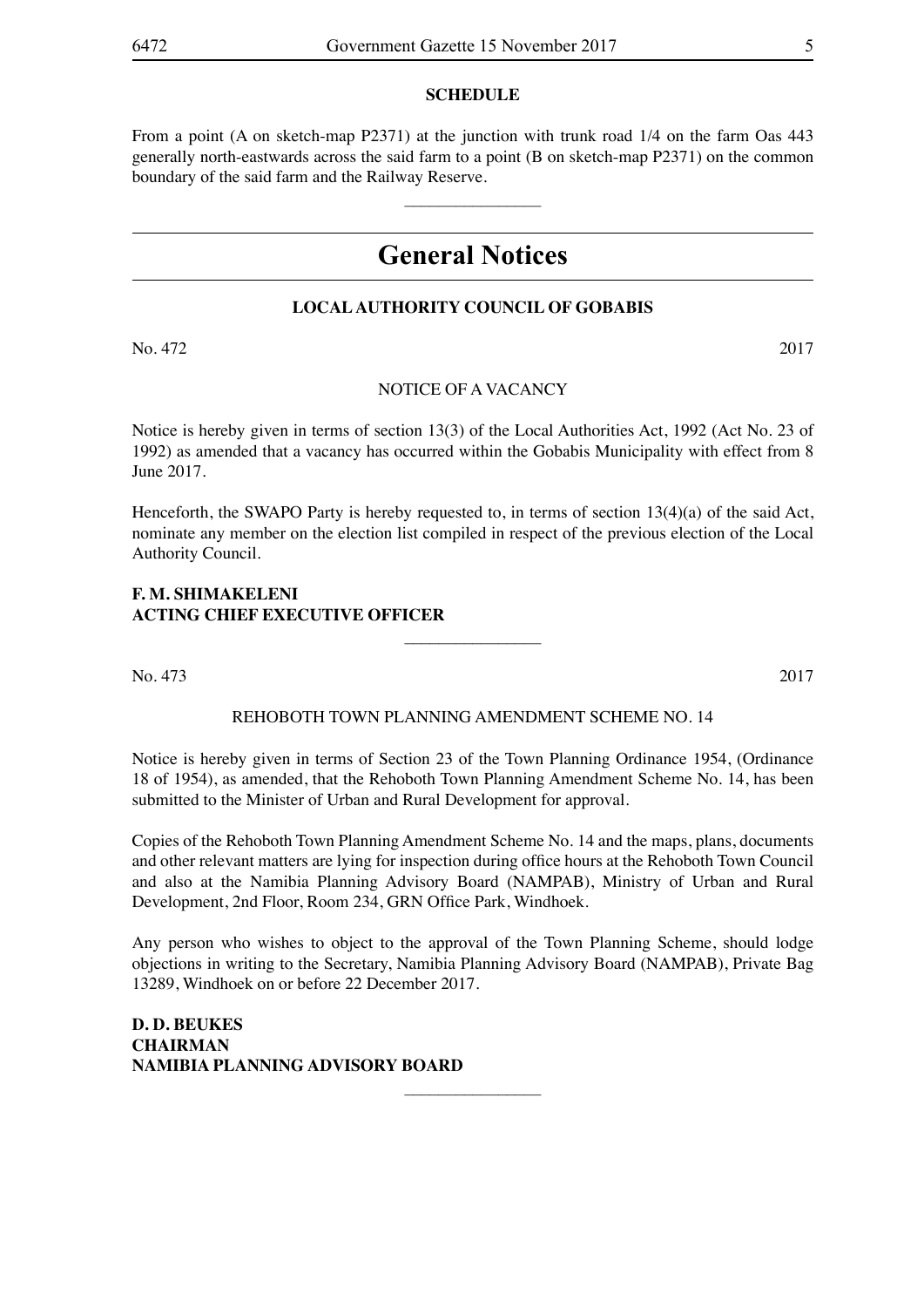#### **MUNICIPAL COUNCIL OF WALVIS BAY**

No. 474 2017

#### INTERIM VALUATION OF RATEABLE PROPERTIES SITUATED WITHIN THE WALVIS BAY LOCAL AUTHORITY AREA

Notice is hereby given in terms of sections 66(3) of the Local Authorities Act, 1992 (Act No. 23 of 1992), that an interim valuation of all rateable properties situated within Walvis Bay Local Authority Area that were created, subdivided, consolidated or improved from 1 January 2016 to date, will be carried out as from 1 November 2017.

#### **M. HAINUURA CHIEF EXECUTIVE OFFICER**

No. 475 2017

#### PERMANENT CLOSURE OF PORTION "B" OF ERF RE/77, WINDHOEK,  $(\pm 296 \text{ m}^2)$  AS A STREET

 $\overline{\phantom{a}}$  , where  $\overline{\phantom{a}}$ 

Notice is hereby given in terms of Article  $50(1)(a)(ii)$  of the Local Authorities Act, 1992 (Act No. 23 of 1992) that the City of Windhoek proposes to close permanently the under mentioned portion as indicated on the locality plan, which lies for inspection during office hours at the office of Urban Policy, Room 519, Municipal Offices, Independence Avenue.

- PERMANENT CLOSURE OF PORTION "B" OF ERF RE/77, WINDHOEK, AS A STREET;
- SUBSEQUENT CONSOLIDATION OF PORTION B OF ERF RE/77 WITH PORTION D OF ERF RE/719 AND ERF RE/4259 INTO CONSOLIDATED ERF "X", WINDHOEK.

Objections to the proposed closing are to be served on the Secretary: Townships Board, Private Bag 13289, and the Chief Executive Officer, P.O. Box 59, Windhoek, within 14 days after the appearance of this notice in accordance with Article 50(3) (a)(iv) of the above Act.

#### **CITY OF WINDHOEK**

 $\frac{1}{2}$ 

No. 476 2017

#### PERMANENT CLOSING OF PORTION A OF ERF 3383, OTJOMUISE AS PUBLIC OPEN SPACE. THE PORTION IS APPROXIMATELY 119.29M2 IN EXTENT. PORTION A WILL BE CONSOLIDATED WITH 3262 OTJOMUISE INTO ONE (1) ERF AFTER THE CLOSURE

Notice is hereby given in terms of article  $50(1)(a)(ii)$  of the Local Authorities Act of 1992 (Act 23 of 1992) that the City of Windhoek proposes to close permanent the undermentioned portion as indicated on locality plan, which lies for inspection during office ours at the office of the Division: Urban Planning Room 515, Municipal Offices, Independence Avenue.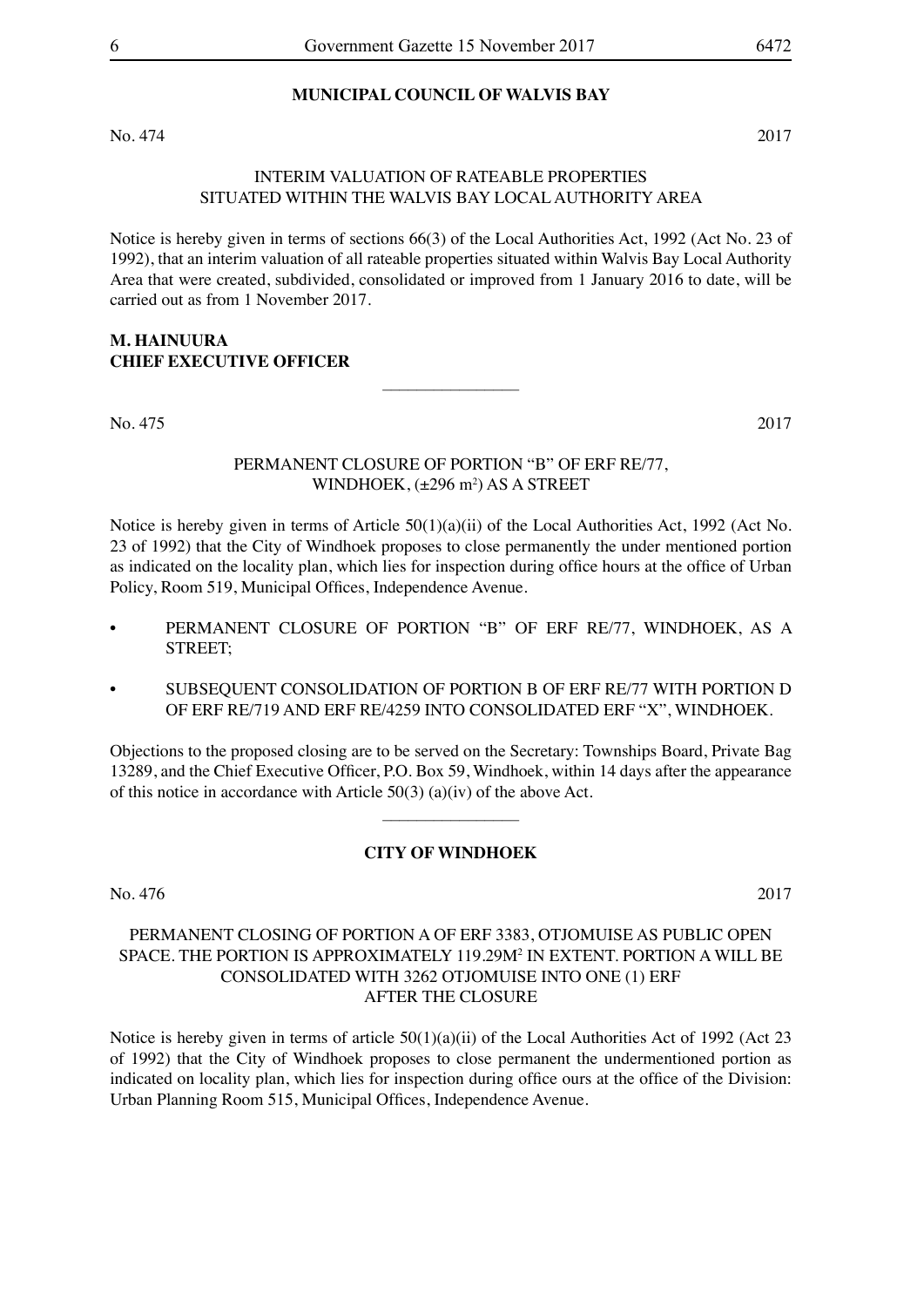#### PERMANENT CLOSING OF PORTION A OF ERF 3383, OTJOMUISE AS PUBLIC OPEN SPACE. THE PORTION IS APPROXIMATELY 119.29M2 IN EXTENT. PORTION A WILL BE CONSOLIDATED WITH 3262 OTJOMUISE INTO ONE (1) ERF AFTER THE CLOSURE

Objections to the proposed closing are to be served on the Secretary: Townships Board, Private Bag 13289, and the Chief Executive Officer, P.O.Box 59, Windhoek, within 14 days after the appearance of this notice in accordance with Article  $50(1)(C)$  of the above Act.

#### **H. RUST ACTING URBAN PLANNER**

No. 477 2017

#### PERMANENT CLOSURE OF PORTIONS A TO H OF THE REMAINDER OF ERF 527 ROCKY CREST, WINDHOEK, WITH PORTION A MEASURING ±159.6M2 AND PORTIONS B TO H EACH MEASURING ± 120 M2 , AS PUBLIC OPEN SPACE

 $\frac{1}{2}$ 

Notice is hereby given in terms of Section  $50(3)(a)(ii)$  and Section  $50(3)(a)(iv)$  of the Local Authorities Act, 1992 (Act No. 23 of 1992) that the City of Windhoek intends to permanently close Portions A to H of the Remainder of Erf 527, Rocky Crest Windhoek as "Public Open Space" with Portion A measuring  $\pm 159.6$ m<sup>2</sup> and Portions B to H each measuring  $\pm 120$ m<sup>2</sup> in extent. The proposed public open space closure is to enable the City of Windhoek to subdivide the Remainder of Erf 527, Rocky Crest into Portions A to H and the Remainder of Erf 527 with the intension to sell the closed portions (Portions A/527, B/527, C/527, D/527, E/527, F/527, F/527, G/527 and H/527) to the adjacent property owners. Portions A to H will each be consolidated with the property adjacent thereto and will each be used for "Residential" purposes.

Take notice that the locality plan of the above erven lies for inspection during normal office hours on the town planning notice board of the City of Windhoek and PAC Office, 3 Etala Street, Windhoek.

#### PERMANENT CLOSURE OF PORTIONS A TO H OF THE REMAINDER OF ERF 527 ROCKY CREST, WINDHOEK, WITH PORTION A MEASURING ±159.6M2 AND PORTIONS B TO H EACH MEASURING ± 120 M2 , AS PUBLIC OPEN SPACE

Further take note that any person objecting against the proposed permanent closure as indicated above may lodge such objection together with the grounds thereof, with the Chief Executive Officer, City of Windhoek and with the applicant, in writing on or before, Friday, 01 December 2017.

| Applicant: | <b>PAC - Planning and Architectural Consultants The Chief Executive Officer</b> |                         |
|------------|---------------------------------------------------------------------------------|-------------------------|
|            | PO Box 4535                                                                     | <b>City of Windhoek</b> |
|            | Windhoek                                                                        | <b>PO Box 59</b>        |
|            | Tel: 081 679 7426                                                               | Windhoek                |
|            |                                                                                 |                         |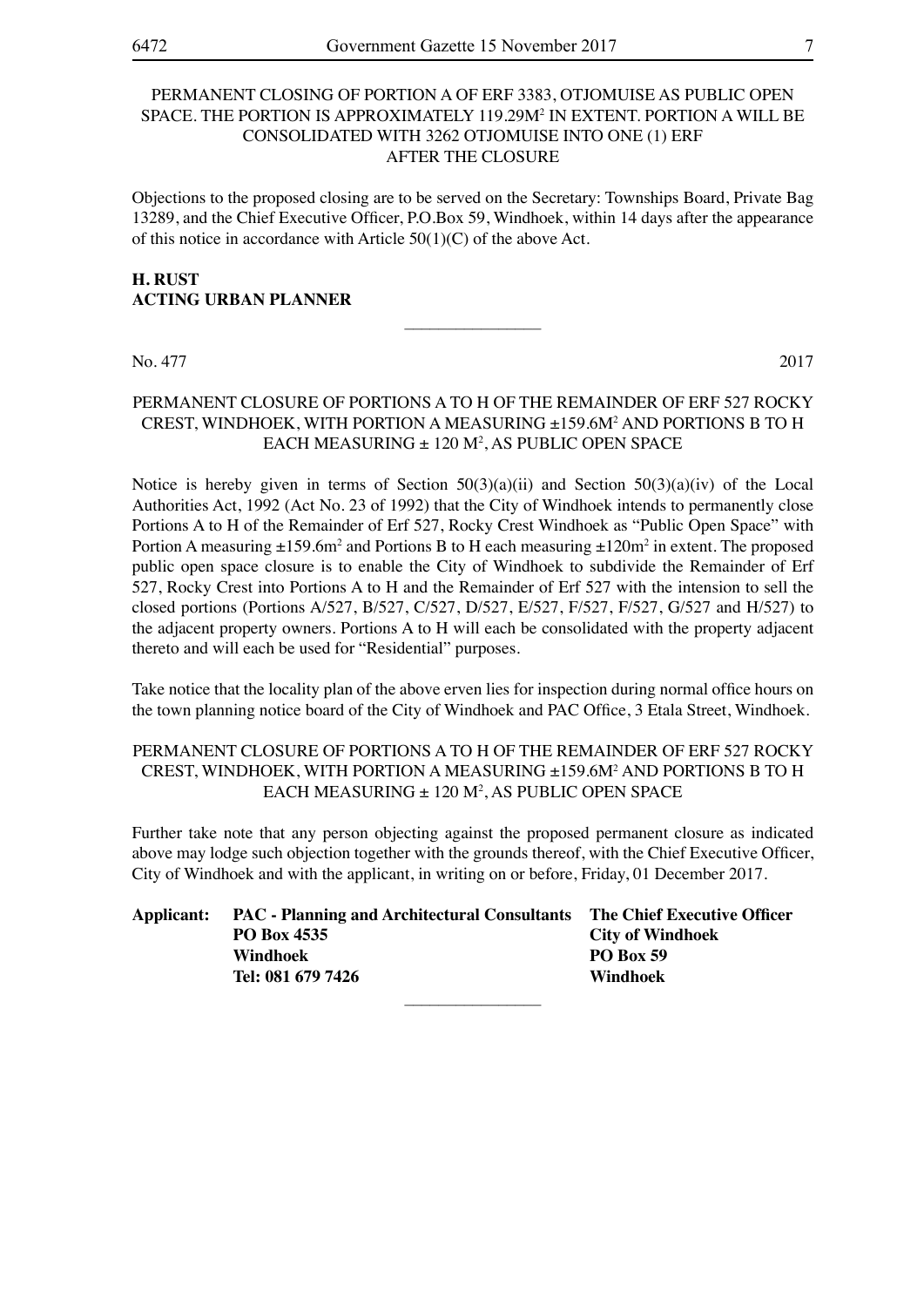#### **Okahao Town Council**

No. 478 2017

#### TARIFFS 2017/2018

The Okahao Town Council at its ordinary meeting held on 28 September 2017 by Resolution No. 876 CM 09/09/2017 approves under Section 30(1)(u) and section 73(1) of the Local Authority Act, 1992 (Act No. 23 of 1992) as amended, to amend the charges, fees and payable in respect of services rendered by the Council as set out in the schedule attached. This amendment was necessitated by the completion of our Technical Business Centre.

| <b>Tariff Description</b>                       | <b>Current Tariff</b><br>2016/2017<br><b>Amount in NS</b> | <b>New Tariff</b><br>2017 / 2018<br><b>Amount in NS</b> |
|-------------------------------------------------|-----------------------------------------------------------|---------------------------------------------------------|
| A. WATER                                        |                                                           |                                                         |
| <b>SERVICE FEES</b>                             |                                                           |                                                         |
| <b>CONNECTION FEES</b>                          |                                                           |                                                         |
| Meter size 0 - 25mm                             |                                                           |                                                         |
| Shack Dweller and Build Together                | 587.00                                                    | 622.00                                                  |
| Residential                                     | 996.00                                                    | 1,056.00                                                |
| Government                                      | 1,552.00                                                  | 1,710.00                                                |
| Parastatal                                      | 1,552.00                                                  | 1,710.00                                                |
| Church and Charity organizations                | 727.00                                                    | 770.50                                                  |
| <b>Business</b>                                 | 1,260.00                                                  | 1,335.60                                                |
| Meter size                                      |                                                           |                                                         |
| $26 - 50$ mm                                    | $Cost + 15\%$<br>markup                                   | $Cost + 15\%$<br>markup                                 |
| $51 - 110$ mm                                   | $Cost + 15\%$<br>markup                                   | $Cost + 15\%$<br>markup                                 |
| <b>B. SEWERAGE</b>                              |                                                           |                                                         |
| <b>SEWER SERVICE FEES</b>                       |                                                           |                                                         |
| <b>CONNECTION &amp; INSPECTION FEES</b>         |                                                           |                                                         |
| Shack Dweller and Build Together                | 464.00                                                    | 510.00                                                  |
| <b>Business</b>                                 | 562.00                                                    | 1,669.50                                                |
| <b>Government Institutions</b>                  | 1,590.00                                                  | 1,669.50                                                |
| Parastatals                                     | 1,590.00                                                  | 1,669.50                                                |
| Residential                                     | 1,236.00                                                  | 1,298.00                                                |
| Church and Charity Institutions                 | 463.00                                                    | 486.15                                                  |
| <b>C. TECHNICAL BUSINESS CENTRE (per month)</b> |                                                           |                                                         |
| Take away                                       |                                                           | 1,000.00                                                |
| Salon per chair                                 |                                                           | 450.00                                                  |
| Kiosk (20 sqm)                                  |                                                           | 500.00                                                  |
| Workshop (47 sqm)                               |                                                           | 700.00                                                  |
| Warehouse<br>$(96 \text{ sqm})$                 |                                                           | 1,728.00                                                |
| Auto Mech Workshop<br>$(115 \text{ sqm})$       |                                                           | 1,000.00                                                |

 $\overline{\phantom{a}}$  , where  $\overline{\phantom{a}}$ 

#### **I. E. Amutenya CHAIRPERSON OF THE COUNCIL**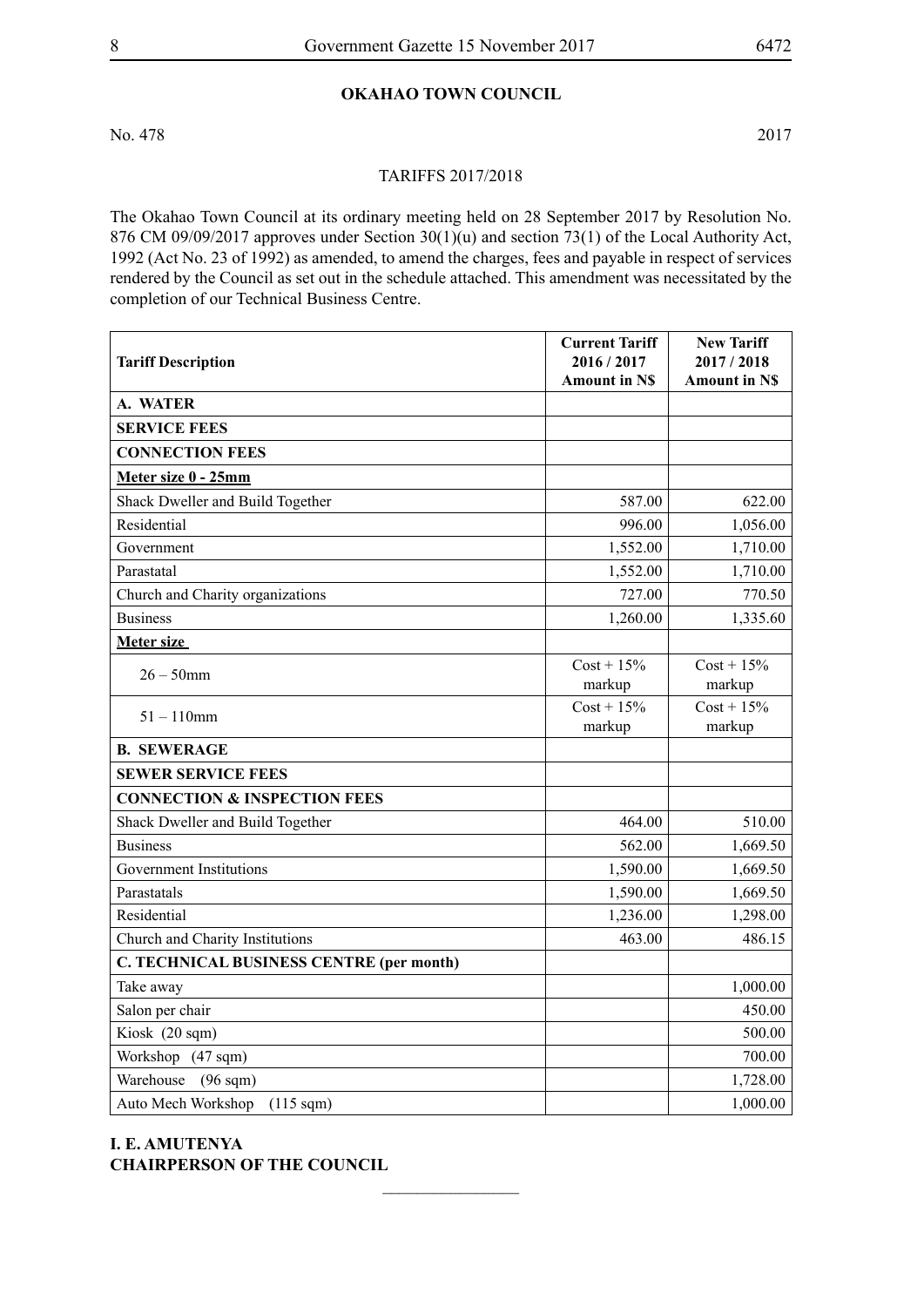#### **DIVUNDU VILLAGE COUNCIL**

No. 479 2017

#### TARIFF 2017/2018

The Divundu Village Council has a under section 30(1) and 73(1) of the Local Authorities Act, 1992 (Act No. 23 of 1992) determined the charges, fees rates, and other monies payable in respect of services rendered by the Council as set out in the Schedule below with effect from 1 July 2017. All tariffs in this schedule are excluding. Value Added Taxi (VAT) Tariffs with a \* are exempt from VAT.

| Description                                                                                                                                                                       | <b>Note</b>                                               | 2016/2017 | 2017/2018 | $0\%$ |
|-----------------------------------------------------------------------------------------------------------------------------------------------------------------------------------|-----------------------------------------------------------|-----------|-----------|-------|
| <b>1. WATER CHARGES</b>                                                                                                                                                           |                                                           |           |           |       |
| Each consumer shall, pay in adddition to any other<br>tariff payble in terms of water tariffs, the following<br>basic charge to the Council wether water was con-<br>sumed or not |                                                           |           |           |       |
| 1. Water Basic Charges                                                                                                                                                            |                                                           |           |           |       |
| a) (i) Residential Consumers per month                                                                                                                                            |                                                           | 45        | 45        | $0\%$ |
| (ii) Residential (Pensioners)                                                                                                                                                     |                                                           | 30        | 30        | $0\%$ |
| b) Business and other institutions                                                                                                                                                |                                                           | 240       | 240       | $0\%$ |
| c) SMEs                                                                                                                                                                           |                                                           | 120       | 120       | $0\%$ |
| d) Small liquor outlets                                                                                                                                                           |                                                           | 70        | 70        | $0\%$ |
| e) Borehole Basic Charge Residential Users                                                                                                                                        |                                                           | 300       | 300       | $0\%$ |
| f) Borehole Basic Business Users                                                                                                                                                  |                                                           | 300       | 300       | $0\%$ |
| 2. Unit charges                                                                                                                                                                   |                                                           |           |           |       |
| Per cubic meter (all customers) flat tariff                                                                                                                                       |                                                           | 15        | 15        | $0\%$ |
| $0 - 2000$                                                                                                                                                                        |                                                           | 12        | 12        | $0\%$ |
| 2001-4000                                                                                                                                                                         |                                                           | 13        | 13        | $0\%$ |
| 4001-6000                                                                                                                                                                         |                                                           | 14        | 14        | $0\%$ |
| 6001-8000                                                                                                                                                                         |                                                           | 15        | 15        | $0\%$ |
| 8001-Plus                                                                                                                                                                         |                                                           | 16        | 16        | $0\%$ |
| 3. Service Fees                                                                                                                                                                   |                                                           |           |           |       |
| a) (i) Deposit-Residential (If connection already<br>exists)                                                                                                                      | VAT EXEMPT                                                | 390       | 390       | $0\%$ |
| (ii) Deposit- Residential (New connection)                                                                                                                                        | VAT EXEMPT                                                | 470       | 470       | $0\%$ |
| b) (i) Deposit all other Consumers (If connection<br>already exist)                                                                                                               | VAT EXEMPT                                                | 830       | 830       | $0\%$ |
| (ii) Deposit- Business/Other (New connection)                                                                                                                                     | VAT EXEMPT                                                | 2,500     | 2,500     | $0\%$ |
| 4. Connection Fees                                                                                                                                                                |                                                           |           |           | $0\%$ |
| a) Connnection fees-water pipe 15mm                                                                                                                                               |                                                           | 400       | 400       | $0\%$ |
| b) (i) Connnection water pipe 20mm (Residential)                                                                                                                                  |                                                           | 840       | 840       | $0\%$ |
| (ii) Connnection Fees-water pipe 20mm (Business)                                                                                                                                  |                                                           | 1,200     | 1,200     | $0\%$ |
|                                                                                                                                                                                   | Actual cost +<br>15% admin fee<br>to a minimum<br>of 2000 |           |           | $0\%$ |
| c) Re/Disconnection on request                                                                                                                                                    |                                                           | 100       | 100       | $0\%$ |
| d) Reallocation of water meter after approval                                                                                                                                     |                                                           | 500       | 500       | $0\%$ |
| e) Replacement of Vandalised water meters                                                                                                                                         |                                                           | 600       | 600       | $0\%$ |
| f) Replacement of dameged stop taps                                                                                                                                               |                                                           | 200       | 200       | $0\%$ |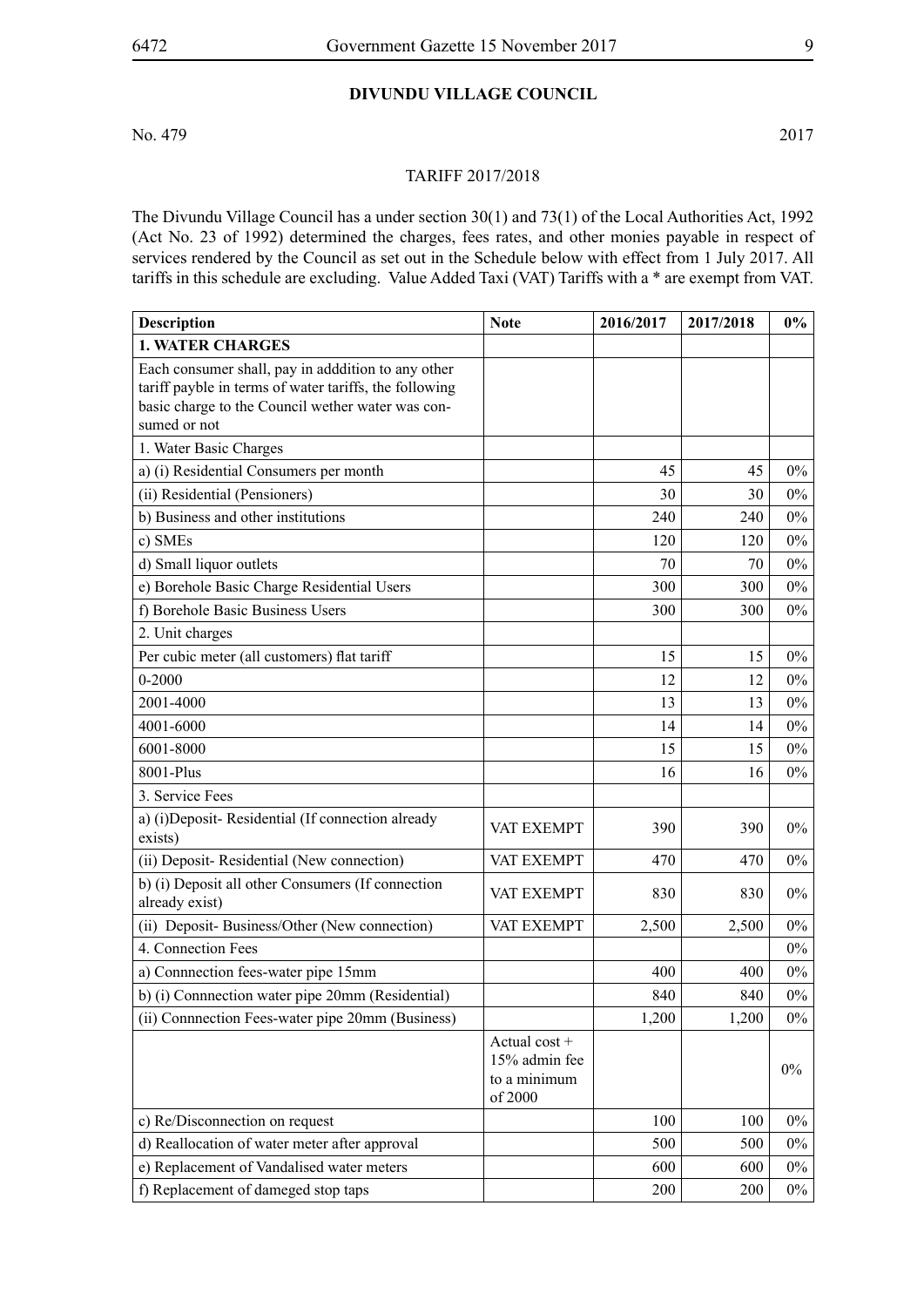| g) Pre-paid Water Tokens                                                                                                                                 | 200      | 200          | $0\%$ |
|----------------------------------------------------------------------------------------------------------------------------------------------------------|----------|--------------|-------|
| Pensioners are exempt from service deposit fees                                                                                                          |          |              | $0\%$ |
| Due to non payment-disconnection                                                                                                                         |          |              | $0\%$ |
| a) Reconnection after disconnection-Residential                                                                                                          | 135      | 135          | $0\%$ |
| b) Reconnetion after diconnection-other consumers                                                                                                        | 400      | 400          | $0\%$ |
| Repair on Private Faults & Testing of Defective<br>meters                                                                                                |          |              | $0\%$ |
| a) Artisan called to lacate $&$ rectify private faults                                                                                                   | $\theta$ | $\mathbf{0}$ | 0%    |
| b) Testing of meters is free of charge should the fault<br>lay on the councils side, however should thefault lay<br>on the consumers a charge is payable |          |              | $0\%$ |
| Actual cost+ 15% admin charge                                                                                                                            |          |              |       |
| c) Repair parts and material are charged at cost plus<br>15%                                                                                             |          |              | $0\%$ |
| Illegal connection through bypass, vandalism or tem-<br>pering with meters                                                                               | 2,000    | 2,000        | $0\%$ |
| 2. REFUSE COLLECTION CHARGE                                                                                                                              |          |              | $0\%$ |
| Basic charges                                                                                                                                            |          |              | $0\%$ |
| a) Domestic refuse removal montly charge-per bin                                                                                                         | 40       | 40           | $0\%$ |
| b) Informal settlement refuse removal per month                                                                                                          | 56       | 56           | $0\%$ |
| c) Non-Domestic refuse removal montly charger-per<br>bin                                                                                                 | 150      | 150          | $0\%$ |
| d) Bulk refuse removal montly charge-per plus 660<br>litre container                                                                                     |          |              | $0\%$ |
| e) Domestic refuse removal montly per bin (Pen-<br>sioner)                                                                                               | 30       | 30           | $0\%$ |
| f) Dust bin rental p.m Domestic                                                                                                                          |          | 40           |       |
| g) Dust bin rental p.m Non- Domestic                                                                                                                     |          | 70           |       |
| <b>Sundry services</b>                                                                                                                                   |          |              | $0\%$ |
| a) Heavy construction, waste materials per load                                                                                                          | 500      | 500          | $0\%$ |
| b) Local stone reource for contruction/Landscape p/m <sup>3</sup>                                                                                        | 600      | 600          | $0\%$ |
| c) Renting Refuse Skip containers and Removal per<br>conatiner                                                                                           | 450      | 450          | $0\%$ |
| d) Illegal dumping of Refuse                                                                                                                             | 2,000    | 2,000        | $0\%$ |
| e) Removal of garden refuse per load (on request)                                                                                                        | 140      | 140          | $0\%$ |
| f) Disposal of hazardous materials                                                                                                                       | 2,000    | 2,000        | $0\%$ |
| g) Private Dumping of refuse at council dumpsite<br>after hours                                                                                          | 80       | 80           | $0\%$ |
| h) Removal of mormal refuse bins on request                                                                                                              | 560      | 560          | $0\%$ |
| i) Removal of Bulk refuse containers on request                                                                                                          | 400      | 400          | $0\%$ |
| 7. Cutting and removing of trees:                                                                                                                        | 40       | 40           | $0\%$ |
| a) Small Trees                                                                                                                                           |          |              | $0\%$ |
| b) Big Tress                                                                                                                                             |          |              | $0\%$ |
| <b>3. SEWERAGE SERVICES</b>                                                                                                                              |          |              | $0\%$ |
| Domestic basic charge                                                                                                                                    |          | 45           | $0\%$ |
| Non-domestic basic charge                                                                                                                                |          | 60           | $0\%$ |
| Sewerage domestic/residential house per toilet                                                                                                           | 40       | 40           | $0\%$ |
| Sewerage non-domestic per toilet                                                                                                                         | 80       | 80           | $0\%$ |
| Vacant erf domestic per toilet                                                                                                                           |          | 40           |       |
| Vacant erf non-domestic                                                                                                                                  |          | 80           |       |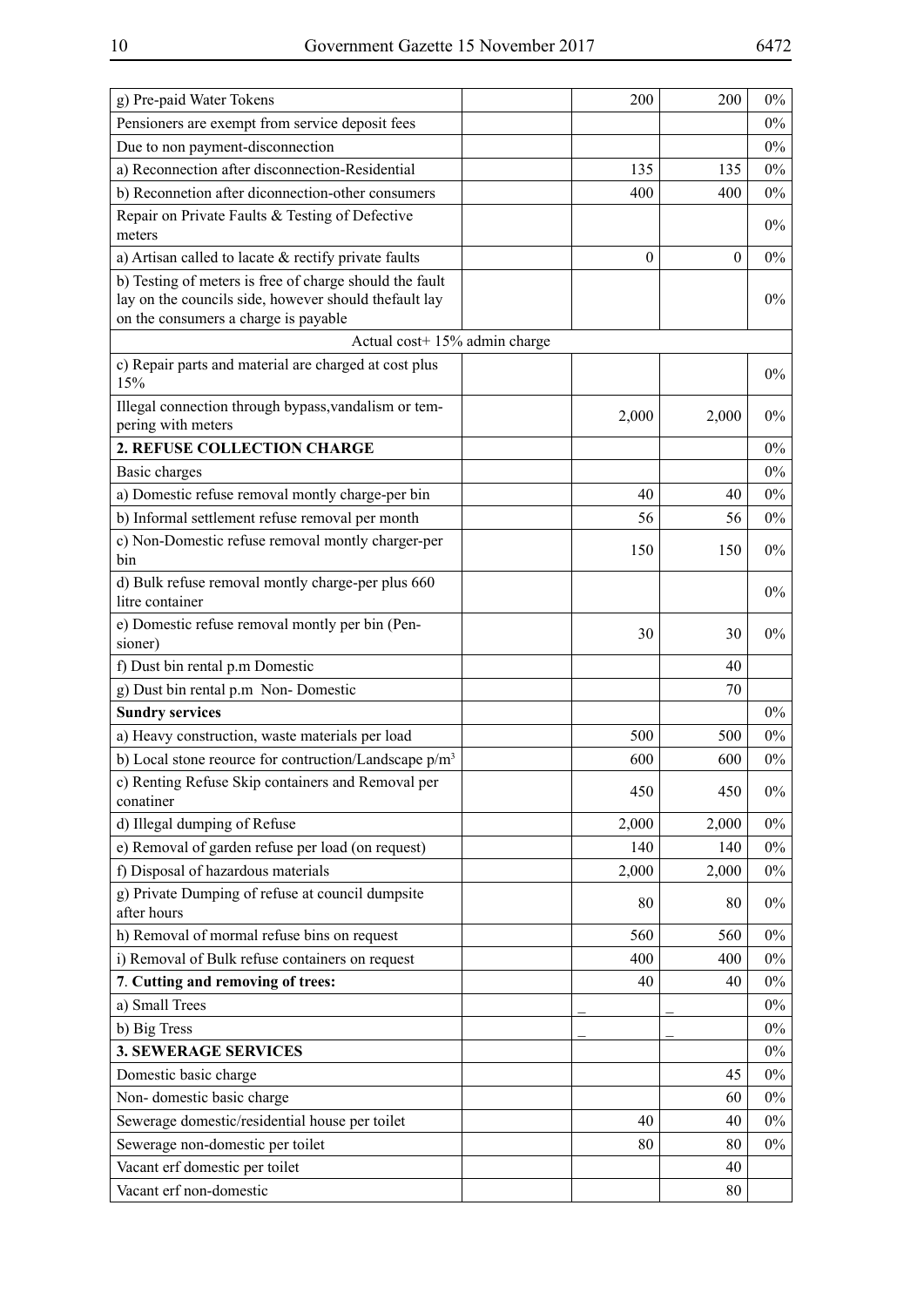| <b>Connection to Vacuum/water borne sewerage</b>                                                                                 |                               |                  |                  | $0\%$ |
|----------------------------------------------------------------------------------------------------------------------------------|-------------------------------|------------------|------------------|-------|
| a) Residential                                                                                                                   |                               | 400              | 400              | $0\%$ |
| b) All other consumers                                                                                                           |                               | 550              | 550              | $0\%$ |
| Where conection material are deemed more expensive<br>actual cost pf material and labour plus a 15% admin<br>fee will be charged |                               |                  |                  | $0\%$ |
| 9. Removal of Sewerage waste/water                                                                                               |                               |                  |                  | $0\%$ |
| a) Divundu Town and Divundu pheriphery with a<br>radius of 10km per looad (Septic tank                                           |                               | 80               | 80               | 0%    |
| b) Septic tank pumping on request per Load                                                                                       |                               | 90               | 90               | $0\%$ |
| <b>Sundry</b>                                                                                                                    |                               |                  |                  | 0%    |
| Discharge of sewerage/waste water at council Sewer<br>ponds by private persons per load or p/m3 or as dater-<br>mined by council |                               |                  |                  | 0%    |
| Illegal discharge of sewerage waste into rivers ando-<br>ther property of council                                                |                               | 2,000            | 2,000            | 0%    |
| <b>4. COMMUNITY DEVELOPMENT AND</b><br><b>RENTALCHARGES</b>                                                                      |                               |                  |                  | 0%    |
| 22. Open market/Other open space of council                                                                                      |                               |                  |                  | 0%    |
| d) Hawkers/Peddlers sale fee per month                                                                                           |                               | 100              | 100              | $0\%$ |
| <b>Site Rent</b>                                                                                                                 |                               |                  |                  | 0%    |
| Shebeen rental per month                                                                                                         |                               | 65               | 65               | $0\%$ |
| Shacks and other structures for housing purposes                                                                                 |                               | 35               | 35               | 0%    |
| Use of public open sapace per day                                                                                                |                               | 50               | 50               | $0\%$ |
| <b>Business registration and certificates</b>                                                                                    |                               |                  |                  | $0\%$ |
| Registration                                                                                                                     |                               | 150              | 150              | $0\%$ |
| <b>Fitness Certificates</b>                                                                                                      |                               | 300              | 300              | $0\%$ |
| <b>Business Inspection</b>                                                                                                       |                               | 35               | 35               | $0\%$ |
| Renewal                                                                                                                          |                               | 150              | 150              | $0\%$ |
| 5. OUTDOOR ADVERTISEMENTS                                                                                                        |                               |                  |                  | $0\%$ |
| Advertising Structures/Signs Billbords; 5 24m <sup>2</sup>                                                                       | Per application/<br>billboard | 1,000            | 1,000            | $0\%$ |
| Advertising Structures/Signs, Billboards:> 24m <sup>2</sup> to<br>81m <sup>2</sup>                                               | Per application/<br>billboard | 1,500            | 1,500            | $0\%$ |
| Advertising Structures/Signs, Billboards:> 81m <sup>2</sup>                                                                      | Per application/<br>billboard | 2,000            | 2,000            | $0\%$ |
| Other payment charges for billboards will be negotiat-<br>ed with client based on need and other psecial criteria.               |                               |                  |                  | $0\%$ |
| <b>Sundry</b>                                                                                                                    |                               |                  |                  | $0\%$ |
| Printing of transaction history                                                                                                  |                               | 5                | 5                | $0\%$ |
| Printing of duplicate Consumer account                                                                                           |                               | 5                | 5                | $0\%$ |
| Re-print of payslips                                                                                                             |                               | 5                | 5                | $0\%$ |
| <b>6. RATES ON RATEABLE PROPERTIES, LAND</b><br><b>SALES AND BUILDING PLAN FEES</b>                                              |                               |                  |                  | $0\%$ |
| Rate and Taxes on all reteable properties                                                                                        |                               |                  |                  | $0\%$ |
| a) On site Value per N\$1.00 per year                                                                                            | VAT EXEMPT                    | $\boldsymbol{0}$ | $\boldsymbol{0}$ | $0\%$ |
| b) On Improvement Value per N\$1.00 per year                                                                                     | VAT EXEMPT                    | $\mathbf{0}$     | $\boldsymbol{0}$ | $0\%$ |
| c) Occupational rent Divundu proper/P.T.O                                                                                        |                               | 250              | 250              | $0\%$ |
| d) occupational rent Divundu Ext1 and 2/P.T.O                                                                                    |                               | 150              | 150              | $0\%$ |
| e) Occupational rent Business/Other Institutions                                                                                 |                               | 500              | 500              | $0\%$ |
| f) Buildings clause for Divundu proper                                                                                           |                               | 150,000          | 150,000          | $0\%$ |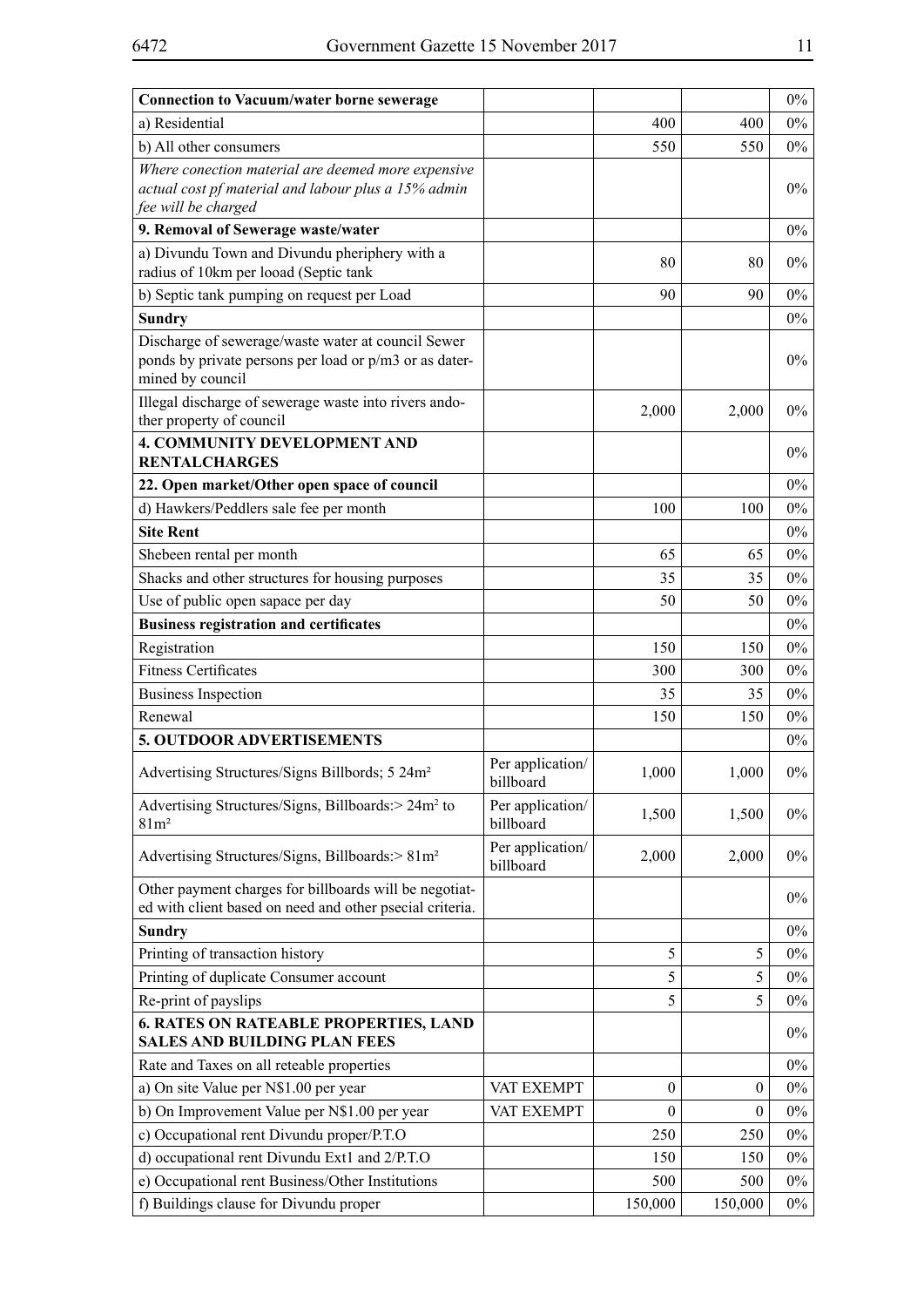| g) Buildings clause for Divundu Ext 1 and 2                                                                                                                                                                                                                                                                                                               | 70,000 | 70,000 | $0\%$ |
|-----------------------------------------------------------------------------------------------------------------------------------------------------------------------------------------------------------------------------------------------------------------------------------------------------------------------------------------------------------|--------|--------|-------|
| * Buildingclause comes for Divundu Ext after six                                                                                                                                                                                                                                                                                                          |        |        | $0\%$ |
| months of purchase                                                                                                                                                                                                                                                                                                                                        |        |        |       |
| Land sales per m2                                                                                                                                                                                                                                                                                                                                         |        |        | $0\%$ |
| Divundu Proper Residential Plots                                                                                                                                                                                                                                                                                                                          | 40     | 40     | $0\%$ |
| Divundu Proper Residential Plots along the river                                                                                                                                                                                                                                                                                                          | 75     | 75     | $0\%$ |
| Divundu Proper Business Plots                                                                                                                                                                                                                                                                                                                             | 85     | 85     | $0\%$ |
| Divundu Proper Industrial                                                                                                                                                                                                                                                                                                                                 | 85     | 85     | $0\%$ |
| Divundu Proper Lodges                                                                                                                                                                                                                                                                                                                                     | 110    | 110    | $0\%$ |
| Divundu Proper SME plots                                                                                                                                                                                                                                                                                                                                  |        |        | $0\%$ |
| Divundu Proper Other Non-profit Institutions plots                                                                                                                                                                                                                                                                                                        | 75     | 75     | $0\%$ |
| Divundu Ext 1 Along the river                                                                                                                                                                                                                                                                                                                             | 75     | 75     | $0\%$ |
| Divundu Ext 1 and 2 Residential plots                                                                                                                                                                                                                                                                                                                     | 40     | 40     | $0\%$ |
| Divundu Ext 1,2 and Proper Build together programe<br><b>BTP</b>                                                                                                                                                                                                                                                                                          | 35     | 35     | $0\%$ |
| Divundu Proper Shark dwellers                                                                                                                                                                                                                                                                                                                             | 25     | 25     | $0\%$ |
| Divundu Ext 1,2 and proper Institution plots                                                                                                                                                                                                                                                                                                              | 80     | 80     | $0\%$ |
| Divundu Ext 1 and 2 Other Non-profit Institutions<br>Plots                                                                                                                                                                                                                                                                                                |        |        | $0\%$ |
| Divundu Ext 1 and SME plots                                                                                                                                                                                                                                                                                                                               |        |        | $0\%$ |
| <b>Approval of Building Plans</b>                                                                                                                                                                                                                                                                                                                         |        |        | $0\%$ |
| a) Buildings not exceeding 40m <sup>2</sup>                                                                                                                                                                                                                                                                                                               | 250    | 250    | $0\%$ |
| b) Buildings exceeding 40m <sup>2</sup> but not exceeding 60m <sup>2</sup>                                                                                                                                                                                                                                                                                | 470    | 470    | $0\%$ |
| c) Buildings exceeding 60m <sup>2</sup> but not exceeding 90m <sup>2</sup>                                                                                                                                                                                                                                                                                | 640    | 640    | $0\%$ |
| d) Buildings exceeding 90m <sup>2</sup> but not exceeding 120m <sup>2</sup>                                                                                                                                                                                                                                                                               | 740    | 740    | $0\%$ |
| e) Buildings exceeding 120m <sup>2</sup> but not exceeding                                                                                                                                                                                                                                                                                                |        |        |       |
| 160m <sup>2</sup>                                                                                                                                                                                                                                                                                                                                         | 880    | 880    | $0\%$ |
| f) Buildings exceeding 160m <sup>2</sup> but not exceeding<br>200m <sup>2</sup>                                                                                                                                                                                                                                                                           | 1,080  | 1,080  | $0\%$ |
| g) Buildings exceeding 200m <sup>2</sup> but not exceeding<br>250m <sup>2</sup>                                                                                                                                                                                                                                                                           | 1,410  | 1,410  | $0\%$ |
| h) Building exceeding 250m <sup>2</sup> but not exceeding<br>500m <sup>2</sup>                                                                                                                                                                                                                                                                            | 1,680  | 1,680  | $0\%$ |
| i) Building exceeding 500m <sup>2</sup> but not exceeding<br>$2000m^2$                                                                                                                                                                                                                                                                                    | 2,620  | 2,620  | $0\%$ |
| j) Building exceeding 2000m <sup>2</sup> and comprising than<br>three storeys                                                                                                                                                                                                                                                                             | 6,380  | 6,380  | $0\%$ |
| k) Building exceeding 2000m <sup>2</sup> and comprising three<br>or more storeys                                                                                                                                                                                                                                                                          | 32,060 | 32,060 | $0\%$ |
| <b>Development Schemes:</b>                                                                                                                                                                                                                                                                                                                               |        |        | $0\%$ |
| In the case of dwellings under a development scheme<br>inth esame township comprising more than 30 dwell-<br>ings, non of witch exceeds 60msq, and to be erected<br>exclusively on erven zonened as residential, with a<br>density of not less than 250sqm area per dwelling and<br>to which no building value restriction is applicable:<br>Per Dwelling |        |        | $0\%$ |
| Deemfling under a self-help scheme:                                                                                                                                                                                                                                                                                                                       |        |        | $0\%$ |